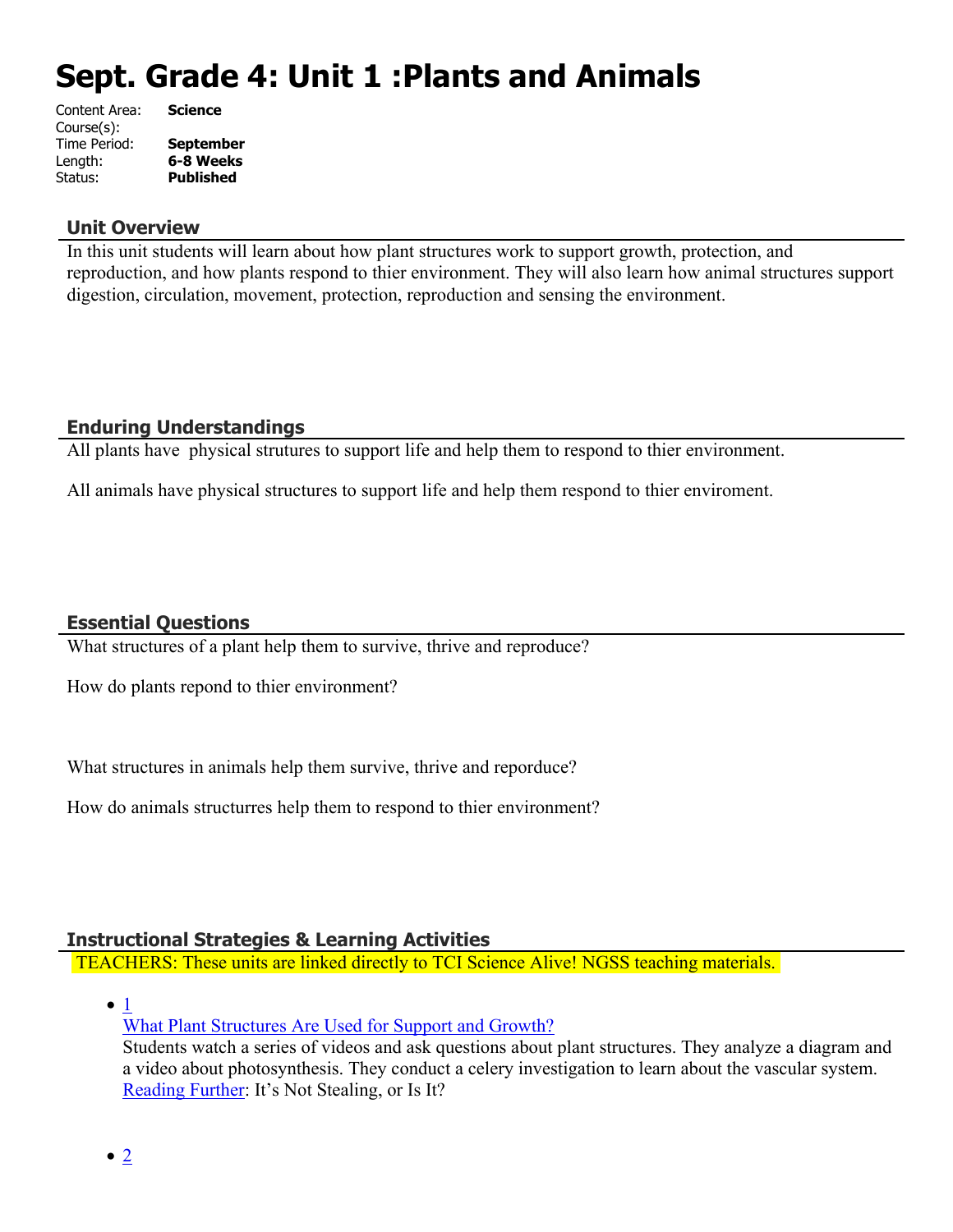[What Plant Structures Are Used for Protection?](https://subscriptions.teachtci.com/shared/programs/155/lessons/1509/slide_shows)

Students explore the various structures plants use for protection. They use what they learn to design and present a method of protecting a hypothetical plant. [Reading Further](https://subscriptions.teachtci.com/shared/sections/11963?program_id=155&student_view=true): Hey, Don't Eat My Plants

[3](https://subscriptions.teachtci.com/shared/programs/155/lessons/1510/slide_shows)

## [What Plant Structures Are Used for Reproduction?](https://subscriptions.teachtci.com/shared/programs/155/lessons/1510/slide_shows)

Students dissect a flower and draw its reproductive parts. They explain how the components of a flower's reproductive system interact. They form an argument about the structures plants use for reproduction.

[Reading Further](https://subscriptions.teachtci.com/shared/sections/11252?program_id=155&student_view=true): Saving Seeds for the Future

 $\bullet$  [4](https://subscriptions.teachtci.com/shared/programs/155/lessons/1511/slide_shows)

#### [How Do Plants Respond to Their Environment?](https://subscriptions.teachtci.com/shared/programs/155/lessons/1511/slide_shows)

Students use their bodies to model how a plant might respond to its environment. The model will provide evidence that plants use various structures to respond to the environment around them. [Reading Further](https://subscriptions.teachtci.com/shared/sections/11273?program_id=155&student_view=true): Plants That Trap Insects

 $\bullet$  [5](https://subscriptions.teachtci.com/shared/programs/155/lessons/1512/slide_shows)

#### [What Animal Structures Are Used for Digestion and Circulation?](https://subscriptions.teachtci.com/shared/programs/155/lessons/1512/slide_shows)

Pairs watch several silent videos depicting how animals carry out digestion and circulation. They write and record a narration for each video and share it with the class. [Reading Further](https://subscriptions.teachtci.com/shared/sections/11315?program_id=155&student_view=true): Some of My Best Friends Are Bacteria

 $\bullet$  [6](https://subscriptions.teachtci.com/shared/programs/155/lessons/1513/slide_shows)

[What Animal Structures Are Used for Support, Movement, and Protection?](https://subscriptions.teachtci.com/shared/programs/155/lessons/1513/slide_shows) Students observe and ask questions about pill bugs. They look for evidence that pill bugs have structures and systems they use for support, protection, and movement. [Reading Further](https://subscriptions.teachtci.com/shared/sections/11335?program_id=155&student_view=true): Robo Motion

 $\bullet$  [7](https://subscriptions.teachtci.com/shared/programs/155/lessons/1514/slide_shows)

[What Animal Structures Are Used for Reproduction?](https://subscriptions.teachtci.com/shared/programs/155/lessons/1514/slide_shows)

Students fly around the world to different ecosystems in a hot air balloon. They descend to the ground and observe the reproductive structures of various animals. [Reading Further](https://subscriptions.teachtci.com/shared/sections/11356?program_id=155&student_view=true): Vet Tech

 $\bullet$  [8](https://subscriptions.teachtci.com/shared/programs/155/lessons/1515/slide_shows)

[What Animal Structures Are Used for Sensing the Environment?](https://subscriptions.teachtci.com/shared/programs/155/lessons/1515/slide_shows)

Students build a pinhole camera. They use this camera as a model for understanding how an eye sees images.

[Reading Further](https://subscriptions.teachtci.com/shared/sections/11383?program_id=155&student_view=true): Super Senses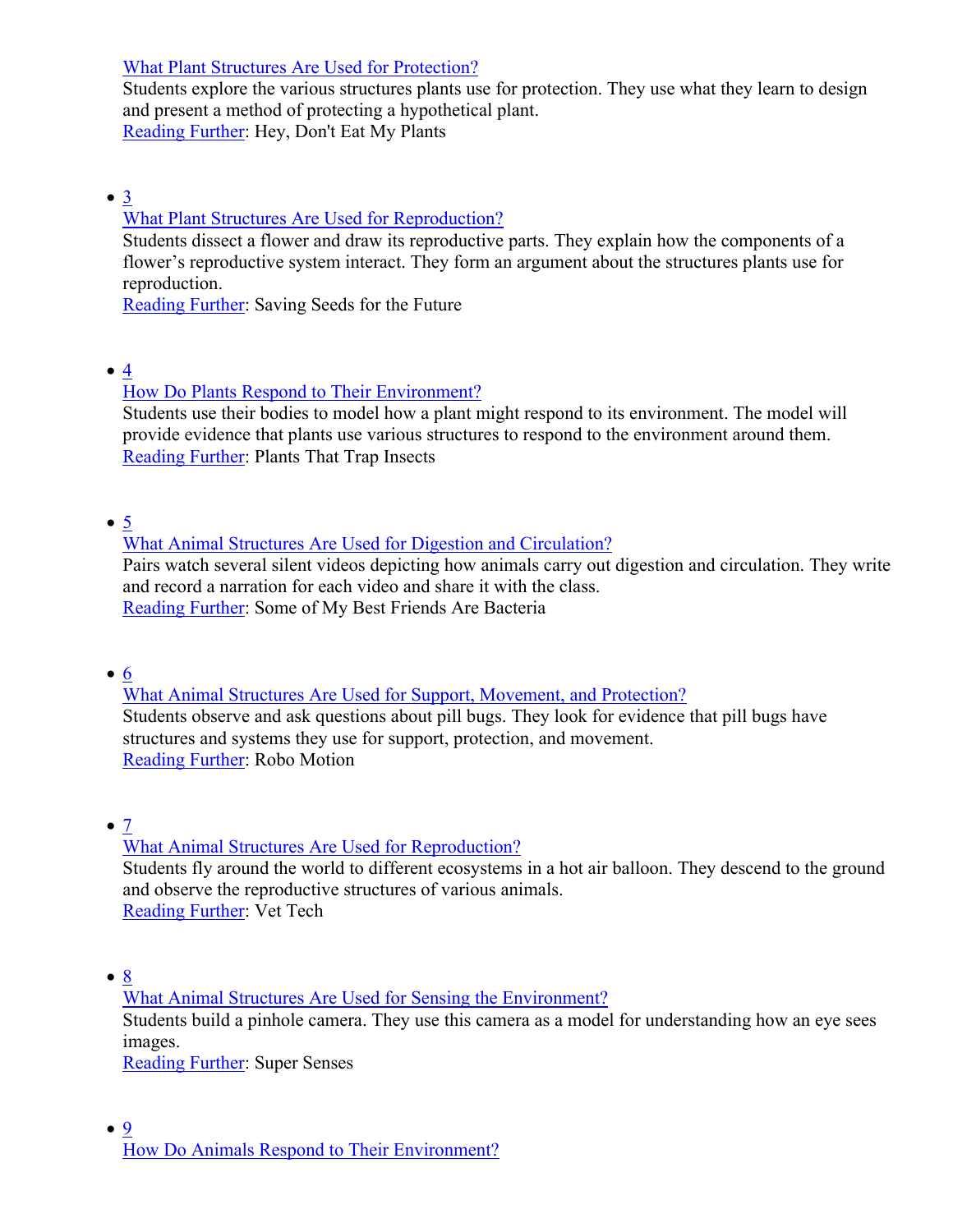Students use their senses to find Snowball, a lost pet rabbit. Students use a model of how animals respond to their environment to describe how a rabbit would react to different sensory information. Then they look at their evidence and construct an argument about where to find Snowball. [Reading Further](https://subscriptions.teachtci.com/shared/sections/11420?program_id=155&student_view=true): Elephant Smarts

# **Integration of Career Exploration, Life Literacies and Key Skills**

| CRP.K-12.CRP2        | Apply appropriate academic and technical skills.                                                                                                                                                       |
|----------------------|--------------------------------------------------------------------------------------------------------------------------------------------------------------------------------------------------------|
| TECH.9.4.5.CT.4      | Apply critical thinking and problem-solving strategies to different types of problems such<br>as personal, academic, community and global (e.g., 6.1.5. Civics CM.3).                                  |
| <b>CRP.K-12.CRP5</b> | Consider the environmental, social and economic impacts of decisions.                                                                                                                                  |
| CRP.K-12.CRP4        | Communicate clearly and effectively and with reason.                                                                                                                                                   |
|                      | Digital tools and media resources provide access to vast stores of information, but the<br>information can be biased or inaccurate.                                                                    |
| CRP.K-12.CRP11       | Use technology to enhance productivity.                                                                                                                                                                |
| CRP.K-12.CRP9        | Model integrity, ethical leadership and effective management.                                                                                                                                          |
| TECH.9.4.5.IML.1     | Evaluate digital sources for accuracy, perspective, credibility and relevance (e.g., Social<br>Studies Practice - Gathering and Evaluating Sources).                                                   |
| CRP.K-12.CRP8        | Utilize critical thinking to make sense of problems and persevere in solving them.                                                                                                                     |
| WRK.9.2.5.CAP.1      | Evaluate personal likes and dislikes and identify careers that might be suited to personal<br>likes.                                                                                                   |
| TECH.9.4.5.Cl.3      | Participate in a brainstorming session with individuals with diverse perspectives to expand<br>one's thinking about a topic of curiosity (e.g., 8.2.5.ED.2, 1.5.5.CR1a).                               |
| CRP.K-12.CRP7        | Employ valid and reliable research strategies.                                                                                                                                                         |
| WRK.9.2.5.CAP.2      | Identify how you might like to earn an income.                                                                                                                                                         |
|                      | An individual's passions, aptitude and skills can affect his/her employment and earning<br>potential.                                                                                                  |
| WRK.9.2.5.CAP.3      | Identify qualifications needed to pursue traditional and non-traditional careers and<br>occupations.                                                                                                   |
| TECH.9.4.5.CT.2      | Identify a problem and list the types of individuals and resources (e.g., school, community<br>agencies, governmental, online) that can aid in solving the problem (e.g., 2.1.5.CHSS.1, 4-<br>ESS3-1). |
| WRK.9.2.5.CAP.4      | Explain the reasons why some jobs and careers require specific training, skills, and<br>certification (e.g., life guards, child care, medicine, education) and examples of these<br>requirements.      |
| CRP.K-12.CRP1        | Act as a responsible and contributing citizen and employee.                                                                                                                                            |
| CRP.K-12.CRP12       | Work productively in teams while using cultural global competence.                                                                                                                                     |
|                      |                                                                                                                                                                                                        |

## **Technology and Design Integration**

-Online games for each unit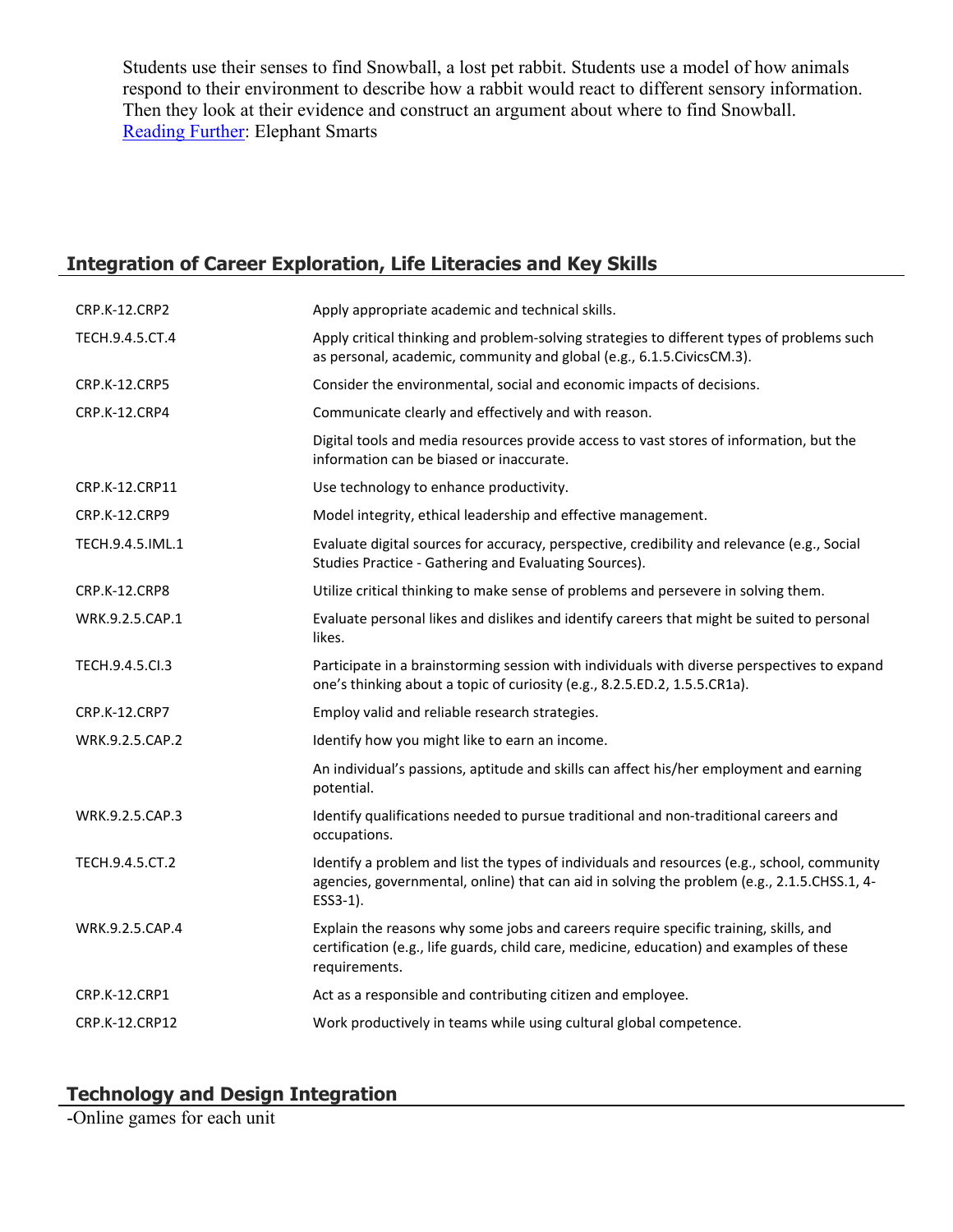-Generation Genius

-Bill Nye

# -Brainpop

-TCI website

| TECH.8.1.5.A.CS1  | Understand and use technology systems                                                                                                        |
|-------------------|----------------------------------------------------------------------------------------------------------------------------------------------|
| CS.3-5.8.1.5.DA.1 | Collect, organize, and display data in order to highlight relationships or support a claim.                                                  |
| CS.3-5.8.1.5.DA.5 | Propose cause and effect relationships, predict outcomes, or communicate ideas using<br>data.                                                |
| CS.3-5.8.1.5.DA.3 | Organize and present collected data visually to communicate insights gained from<br>different views of the data.                             |
|                   | Individuals can select, organize, and transform data into different visual representations<br>and communicate insights gained from the data. |
| TECH.8.1.5.A.1    | Select and use the appropriate digital tools and resources to accomplish a variety of tasks<br>including solving problems.                   |
| TECH.8.1.5.A.CS2  | Select and use applications effectively and productively.                                                                                    |

# **Interdisciplinary Connections**

| LA.W.4.7    | Conduct short research projects that build knowledge through investigation of different<br>aspects of a topic.                                                                                                           |
|-------------|--------------------------------------------------------------------------------------------------------------------------------------------------------------------------------------------------------------------------|
| LA.W.4.8    | Recall relevant information from experiences or gather relevant information from print<br>and digital sources; take notes and categorize information, and provide a list of sources.                                     |
| LA.RF.4.3   | Know and apply grade-level phonics and word analysis skills in decoding and encoding<br>words.                                                                                                                           |
| LA.W.4.9    | Draw evidence from literary or informational texts to support analysis, reflection, and<br>research.                                                                                                                     |
| LA.RF.4.3.A | Use combined knowledge of all letter-sound correspondences, syllabication patterns, and<br>morphology (e.g., roots and affixes) to read accurately unfamiliar multisyllabic words in<br>context and out of context.      |
| LA.RF.4.4   | Read with sufficient accuracy and fluency to support comprehension.                                                                                                                                                      |
| LA.L.4.2    | Demonstrate command of the conventions of standard English capitalization, punctuation,<br>and spelling when writing.                                                                                                    |
| LA.RI.4.4   | Determine the meaning of general academic and domain-specific words or phrases in a<br>text relevant to a grade 4 topic or subject area.                                                                                 |
| LA.RI.4.1   | Refer to details and examples in a text and make relevant connections when explaining<br>what the text says explicitly and when drawing inferences from the text.                                                        |
| LA.SL.4.1   | Engage effectively in a range of collaborative discussions (one-on-one, in groups, and<br>teacher-led) with diverse partners on grade 4 topics and texts, building on others' ideas<br>and expressing their own clearly. |
| LA.L.4.3    | Use knowledge of language and its conventions when writing, speaking, reading, or<br>listening.                                                                                                                          |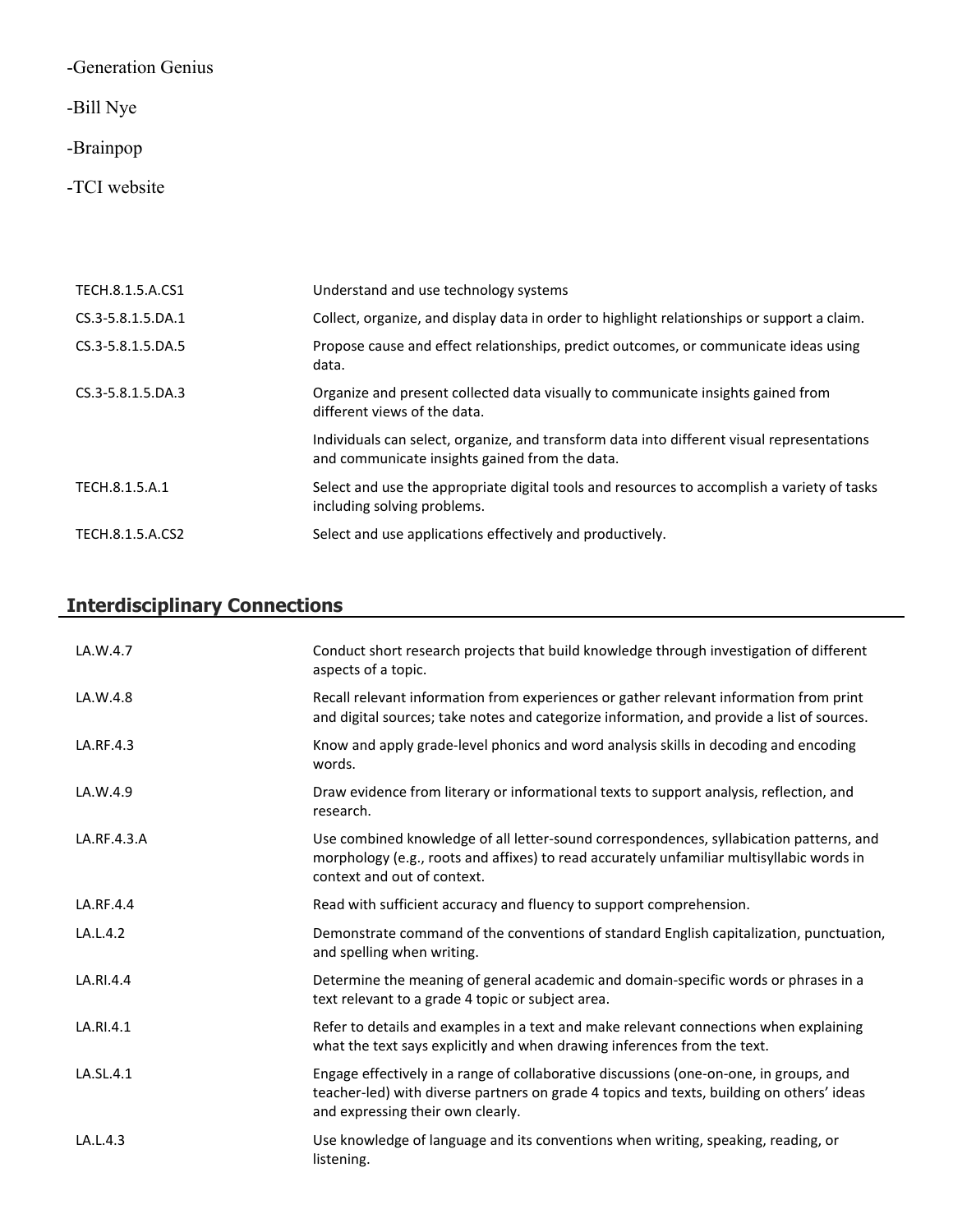| LA.SL.4.2  | Paraphrase portions of a text read aloud or information presented in diverse media and<br>formats (e.g., visually, quantitatively, and orally).                                                                                                                                                                                                         |
|------------|---------------------------------------------------------------------------------------------------------------------------------------------------------------------------------------------------------------------------------------------------------------------------------------------------------------------------------------------------------|
| LA.W.4.2   | Write informative/explanatory texts to examine a topic and convey ideas and information<br>clearly.                                                                                                                                                                                                                                                     |
| LA.SL.4.3  | Identify the reasons and evidence a speaker provides to support particular points.                                                                                                                                                                                                                                                                      |
| LA.L.4.4   | Determine or clarify the meaning of unknown and multiple-meaning words and phrases<br>based on grade 4 reading and content, choosing flexibly from a range of strategies.                                                                                                                                                                               |
| LA.SL.4.4  | Report on a topic or text, tell a story, or recount an experience in an organized manner,<br>using appropriate facts and relevant, descriptive details to support main ideas or themes;<br>speak clearly at an understandable pace.                                                                                                                     |
| LA.L.4.1   | Demonstrate command of the conventions of standard English grammar and usage when<br>writing or speaking.                                                                                                                                                                                                                                               |
| LA.RI.4.2  | Determine the main idea of a text and explain how it is supported by key details;<br>summarize the text.                                                                                                                                                                                                                                                |
| LA.RI.4.3  | Explain events, procedures, ideas, or concepts in a historical, scientific, or technical text,<br>including what happened and why, based on specific information in the text.                                                                                                                                                                           |
| LA.RI.4.5  | Describe the overall structure (e.g., chronology, comparison, cause/effect,<br>problem/solution) of events, ideas, concepts, or information in a text or part of a text.                                                                                                                                                                                |
| LA.RI.4.6  | Compare and contrast a firsthand and secondhand account of the same event or topic;<br>describe the differences in focus and the information provided.                                                                                                                                                                                                  |
| LA.RI.4.7  | Interpret information presented visually, orally, or quantitatively (e.g., in charts, graphs,<br>diagrams, time lines, animations, or interactive elements on Web pages) and explain how<br>the information contributes to an understanding of the text in which it appears.                                                                            |
| LA.RI.4.8  | Explain how an author uses reasons and evidence to support particular points in a text.                                                                                                                                                                                                                                                                 |
| LA.W.4.4   | Produce clear and coherent writing in which the development and organization are<br>appropriate to task, purpose, and audience. (Grade-specific expectations for writing types<br>are defined in standards 1-3 above.)                                                                                                                                  |
| LA.RI.4.9  | Integrate and reflect on (e.g., practical knowledge, historical/cultural context, and<br>background knowledge) information from two texts on the same topic in order to write or<br>speak about the subject knowledgeably.                                                                                                                              |
| LA.W.4.5   | With guidance and support from peers and adults, develop and strengthen writing as<br>needed by planning, revising, and editing.                                                                                                                                                                                                                        |
| LA.L.4.6   | Acquire and use accurately grade-appropriate general academic and domain-specific<br>words and phrases, including those that signal precise actions, emotions, or states of<br>being (e.g., quizzed, whined, stammered) and that are basic to a particular topic (e.g.,<br>wildlife, conservation, and endangered when discussing animal preservation). |
| LA.W.4.6   | With some guidance and support from adults, use technology, including the Internet, to<br>produce and publish writing as well as to interact and collaborate with others;<br>demonstrate sufficient command of keyboarding skills to type a minimum of one page in a<br>single sitting.                                                                 |
| LA.RI.4.10 | By the end of year, read and comprehend literary nonfiction at grade level text-complexity<br>or above, with scaffolding as needed.                                                                                                                                                                                                                     |

#### **Differentiation**

- Understand that gifted students, just like all students, come to school to learn and be challenged.
- Pre-assess your students. Find out their areas of strength as well as those areas you may need to address before students move on.
- Consider grouping gifted students together for at least part of the school day.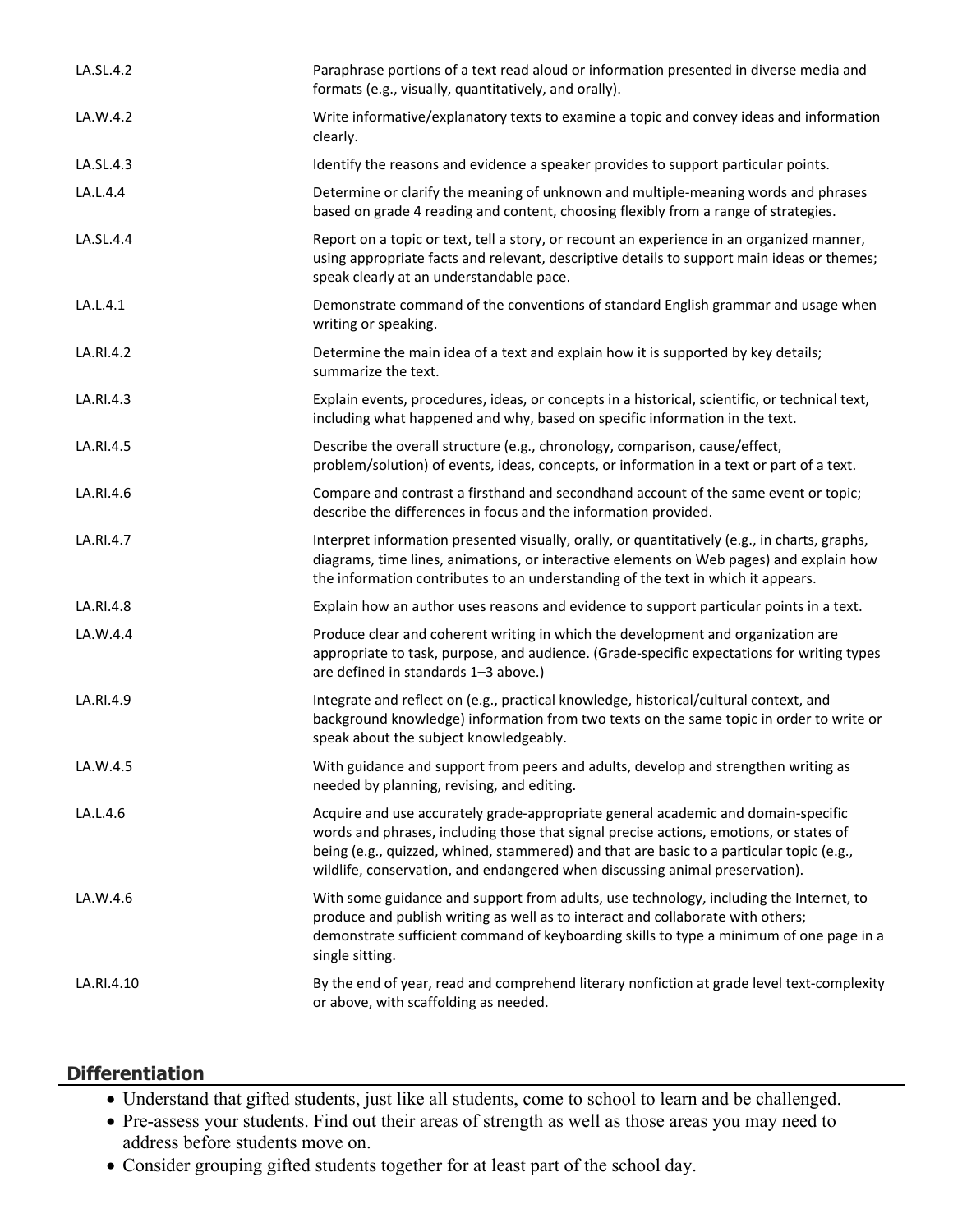- Plan for differentiation. Consider pre-assessments, extension activities, and compacting the curriculum.
- Use phrases like "You've shown you don't need more practice" or "You need more practice" instead of words like "qualify" or "eligible" when referring to extension work.
- Encourage high-ability students to take on challenges. Because they're often used to getting good grades, gifted students may be risk averse.

#### **Definitions of Differentiation Components**:

- o Content the specific information that is to be taught in the lesson/unit/course of instruction.
- o Process how the student will acquire the content information.
- o Product how the student will demonstrate understanding of the content.
- o Learning Environment the environment where learning is taking place including physical location and/or student grouping

#### **Differentiation occurring in this unit:**

Utilize differentiation suggestions in the TCI Science Alive! program for enrichment and support.

#### **Modifications & Accommodations**

Refer to QSAC EXCEL SMALL SPED ACCOMMOCATIONS spreadsheet in this discipline.

#### **Modifications and Accommodations used in this unit:**

Utilize 504 and IEP accommodations where required.

#### **Benchmark Assessments**

**Benchmark Assessments** are given periodically (e.g., at the end of every quarter or as frequently as once per month) throughout a school year to establish baseline achievement data and measure progress toward a standard or set of academic standards and goals.

#### **Schoolwide Benchmark assessments:**

Aimsweb benchmarks 3X a year

Linkit Benchmarks 3X a year

DRA

#### **Additional Benchmarks used in this unit:**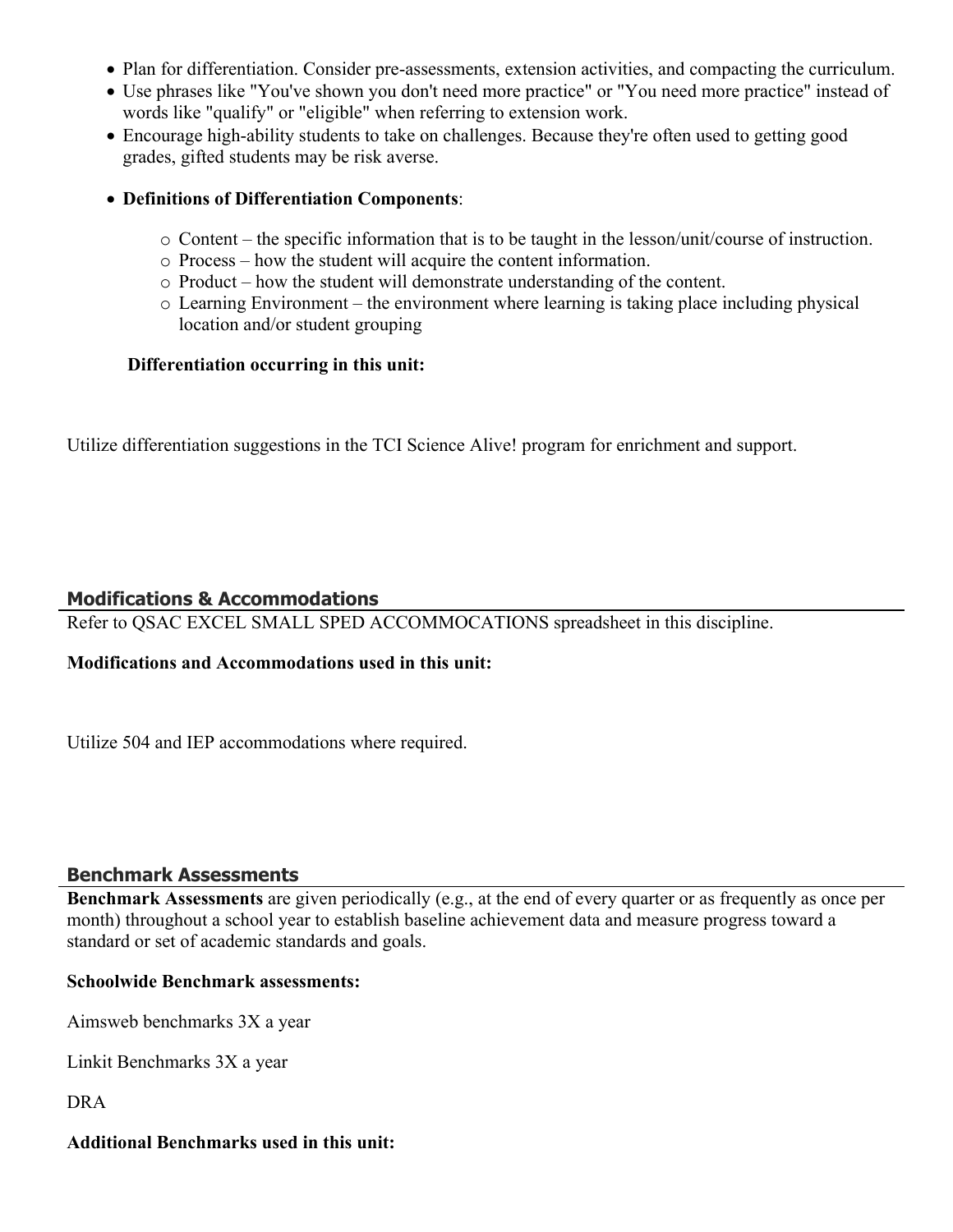-End of unit assessments

-Online quizzes

-TCI packet responses

#### **Formative Assessments**

Assessment allows both instructor and student to monitor progress towards achieving learning objectives, and can be approached in a variety of ways. **Formative assessment** refers to tools that identify misconceptions, struggles, and learning gaps along the way and assess how to close those gaps. It includes effective tools for helping to shape learning, and can even bolster students' abilities to take ownership of their learning when they understand that the goal is to improve learning, not apply final marks (Trumbull and Lash, 2013). It can include students assessing themselves, peers, or even the instructor, through writing, quizzes, conversation, and more. In short, formative assessment occurs throughout a class or course, and seeks to improve student achievement of learning objectives through approaches that can support specific student needs (Theal and Franklin, 2010, p. 151).

#### **Formative Assessments used in this unit:**

TCI worksheets, quizzes

Discussion

Teacher observation

Labs and Hands on activities

#### **Summative Assessments**

**Summative assessments** evaluate student learning, knowledge, proficiency, or success at the conclusion of an instructional period, like a unit, course, or program. Summative assessments are almost always formally graded and often heavily weighted (though they do not need to be). Summative assessment can be used to great effect in conjunction and alignment with formative assessment, and instructors can consider a variety of ways to combine these approaches.

#### **Summative assessments for this unit:**

Unit assessments in the TCI program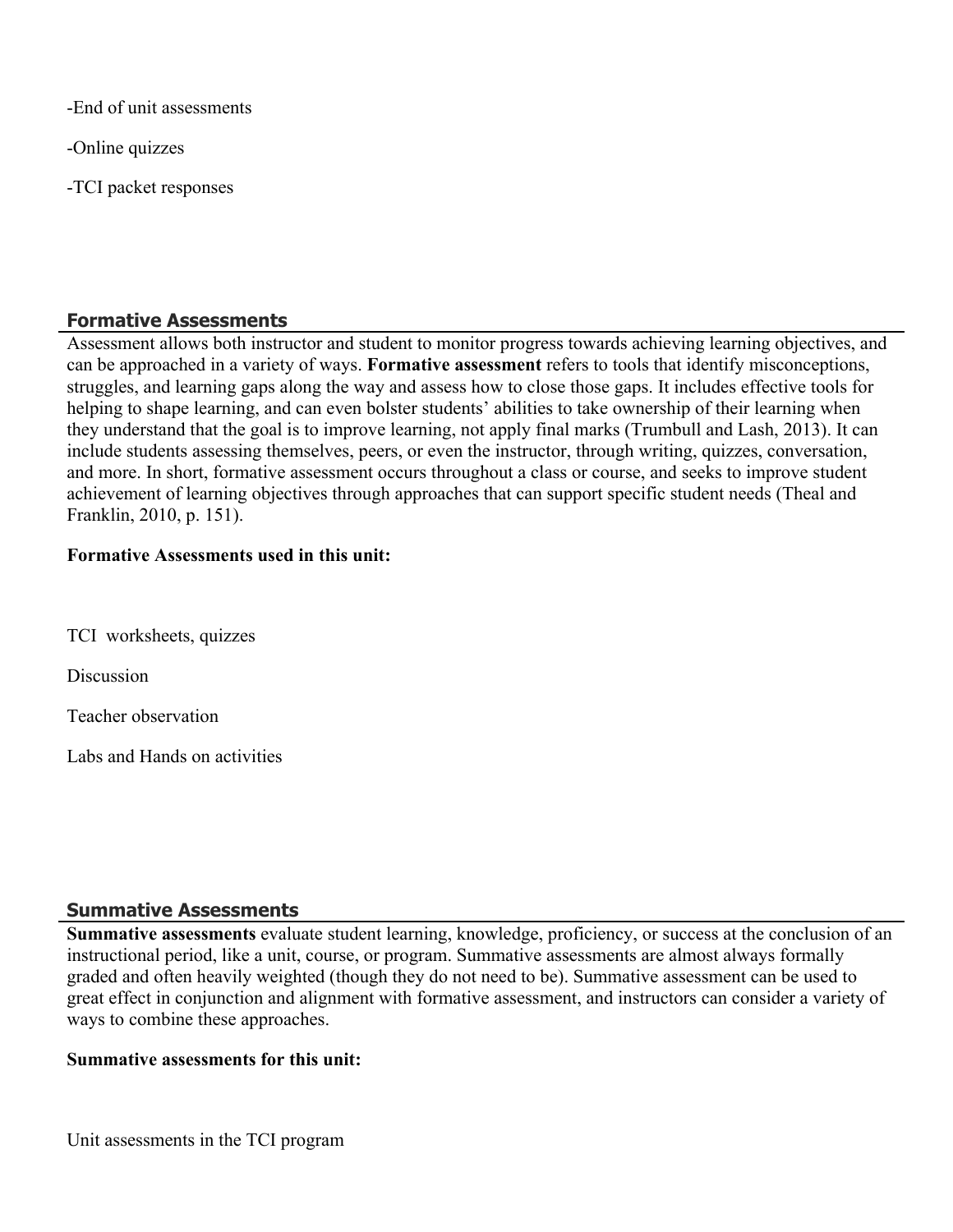#### **Instructional Materials**

Materials for labs indicated in TCI program

# **Standards**

|                    | A system can be described in terms of its components and their interactions.                                                                                                                                                           |
|--------------------|----------------------------------------------------------------------------------------------------------------------------------------------------------------------------------------------------------------------------------------|
| SCI.4-LS1          | From Molecules to Organisms: Structures and Processes                                                                                                                                                                                  |
|                    | Engaging in argument from evidence in 3-5 builds on K-2 experiences and progresses to<br>critiquing the scientific explanations or solutions proposed by peers by citing relevant<br>evidence about the natural and designed world(s). |
|                    | Construct an argument with evidence, data, and/or a model.                                                                                                                                                                             |
|                    | Use a model to test interactions concerning the functioning of a natural system.                                                                                                                                                       |
|                    | Assessment does not include the mechanisms by which the brain stores and recalls<br>information or the mechanisms of how sensory receptors function.                                                                                   |
|                    | Developing and Using Models                                                                                                                                                                                                            |
|                    | Plants and animals have both internal and external structures that serve various functions<br>in growth, survival, behavior, and reproduction.                                                                                         |
|                    | Assessment is limited to macroscopic structures within plant and animal systems.                                                                                                                                                       |
| SCI.4-LS1-2        | Use a model to describe that animals receive different types of information through their<br>senses, process the information in their brain, and respond to the information in different<br>ways.                                      |
|                    | Different sense receptors are specialized for particular kinds of information, which may be<br>then processed by the animal's brain. Animals are able to use their perceptions and<br>memories to guide their actions.                 |
|                    | Emphasis is on systems of information transfer.                                                                                                                                                                                        |
| SCI.4-LS1-1        | Construct an argument that plants and animals have internal and external structures that<br>function to support survival, growth, behavior, and reproduction.                                                                          |
| SCI.4.LS1.A        | <b>Structure and Function</b>                                                                                                                                                                                                          |
|                    | Systems and System Models                                                                                                                                                                                                              |
| SCI.3-5-ETS1-2     | Generate and compare multiple possible solutions to a problem based on how well each is<br>likely to meet the criteria and constraints of the problem.                                                                                 |
| <b>SCI.4.LS1.D</b> | <b>Information Processing</b>                                                                                                                                                                                                          |
|                    | Engaging in Argument from Evidence                                                                                                                                                                                                     |
|                    | A system can be described in terms of its components and their interactions.                                                                                                                                                           |
|                    | Systems and System Models                                                                                                                                                                                                              |
|                    | Examples of structures could include thorns, stems, roots, colored petals, heart, stomach,<br>lung, brain, and skin.                                                                                                                   |
|                    |                                                                                                                                                                                                                                        |